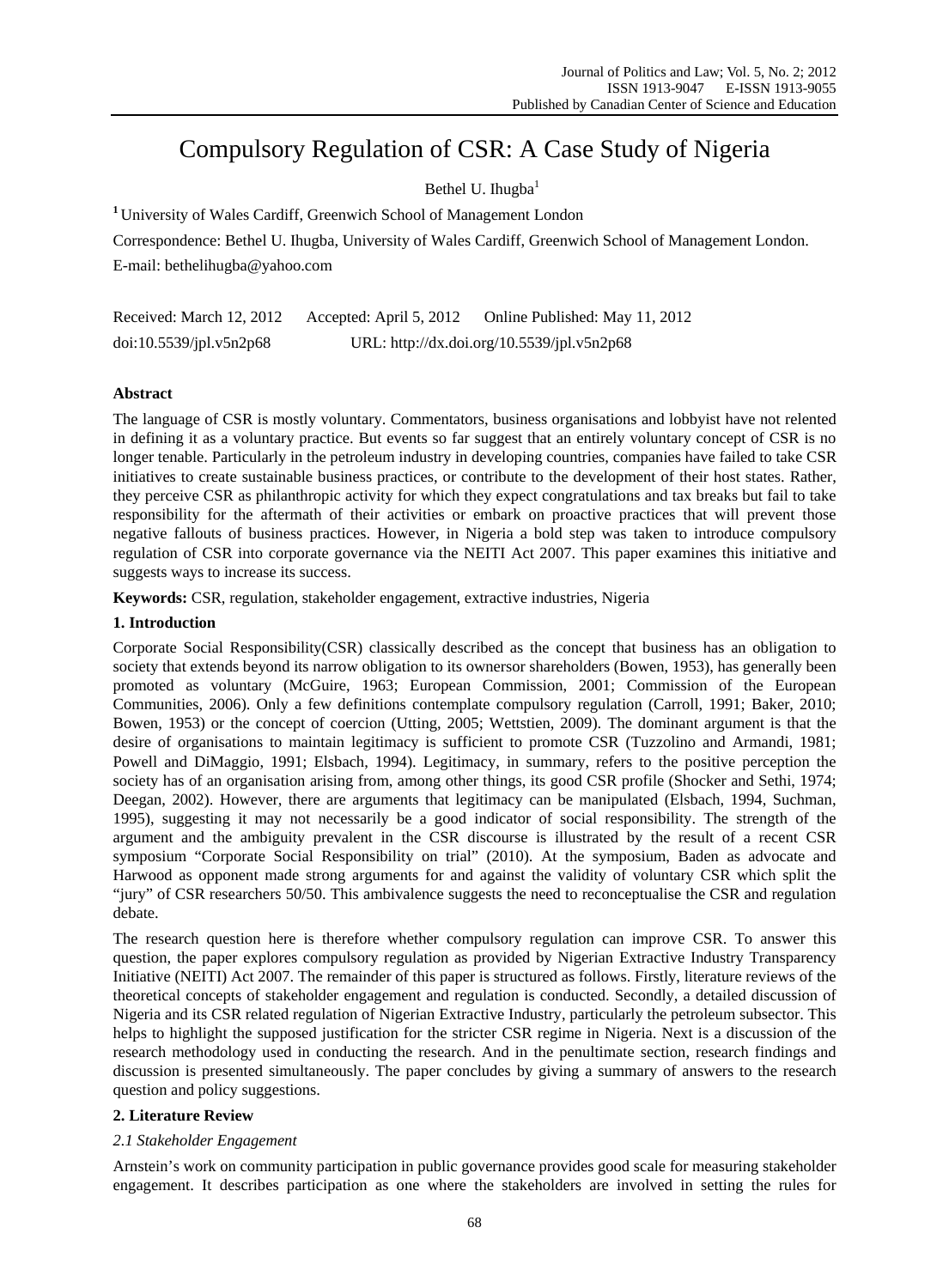participation and in choosing who represents them. To be effective, these rules must create a fair and equal playing field for all participants (Arnsteins, 1969). This is especially important where power imbalance exists as is the case between the oil industry (government and oil companies) and the Nigerian populace. The Nigeria Government and oil companies are grouped together because (1) the government has majority shares in the oil companies and (2) both have the power to influence what happens in the industry.

Stakeholder engagement derives from stakeholder theory. Stakeholder theory explains the relationship between organisations and their immediate society. It contends that organisations should aim to satisfy the interest of persons other than shareholders (Freeman, 1984; Foster and Jonker, 2000). These persons are termed stakeholders and are defined as those "who can affect, or are affected by the achievement of an organization's purpose" (Freeman, 1984, p 46), or have legitimate claim on an organisation (Hill and Jones, 1992) and can exact influence over the organisation (Carroll, 1993), or are exposed to risk [financial, human, or environmental] (Clarkson, 1995). Based on this theorisation, organisations are encouraged to consider stakeholders in carrying out their activities.

The approach suggested for manifesting this consideration is Stakeholder Engagement, defined by Institute of Social and Ethical Accountability (ISEA 1999, p.91) as "the process of seeking stakeholder views on their relationship with an organisation in a way that may realistically be expected to elicit them"; by Andriof and Waddock (2002, p.42) as "trust-based collaborations between individuals and/or social institutions with different objectives that can only be achieved together" and by Gable and Shireman (2005, p.9) as "a process of relationship management that seeks to enhance understanding and alignment between company and their stakeholders".

Arnsteins (1969) analysis of stakeholder engagement identified eight engagement levels and classified them into three groups of non-participation (comprising of manipulation and therapy), tokenism (comprising of informing, consultation and placation) and citizen power (comprising of partnership, delegated power and citizen control) (see table.1). According to Arnstein, real engagement starts within the citizen power group when stakeholders negotiate distribution of power with power holders as partners and not as subordinates. At the citizen power level stakeholders are independent and there is transparency in the issues, details and process of engagement. Also it is when they mutually set up rules and submit same to an independent arbiter created by regulation or binding agreement. A stakeholder engagement that meets the level of citizen power has the benefit of enforceability, power balance, fair participation, sustainability and is more likely to achieve results than an imposed or skewed participation (Arnstein, 1969; Schneider, 1999)

Authors like Cumming (2001 and 2002) and Luis (2005), have written conceptual papers promoting Arnsteins stakeholder engagement model. This paper is using this concept to examine stakeholder engagement in the Nigeria petroleum industry within a compulsory regulation framework i.e. NEITI framework.

## *2.2 Compulsory Regulation*

Some writers contend that CSR is akin to promotion of fundamental human rights e.g. right to property, dignity of labour and good livelihood, and thus ethically necessary, morally obligatory and within the sphere of compulsory regulation (Amao, 2008; Utting, 2005; Wettstien, 2009). Compulsory regulationrefers tolegislative enactments or judicial judgements prescribing roles and sanctions. The advocacy for compulsory regulation is seen as a sure way to promote transparency and accountability and also regain the trust of the public (Muller, 2010; Shaxson, 2009; Pritchard, 2003). This is because evidence has shown that when companies and government are left unchecked they do become oppressive and irresponsible [Enron, the recent BP spillage crisis] (Pritchard, 2003). Compulsory regulation also has the benefits of certainty, enforceability (Gatto, 2002), fair play andstakeholderempowerment (DBIS, 2009). In stakeholder engagement, compulsory regulation will define duties, provide for the rights of parties, and create order and predictability in procedure (Gatto, 2002). Compulsory regulation is usually universal (covering the entirety of the identified population). This universality and enforcement feature is what ensures the right of aggrieved parties to seek remedy and deters deviance (Note 1).

Compulsory regulation has its limitations. These include high cost (Glaser and Gyourko 2002), difficulty of access to justice and procedural requirements. The decades of wrangling in the Wiwa (Note 2), and Re Bhopal (Note 3) cases testify to these problems. In Bhopal case decision was stalled for over 25 years (Singh, 2010). There is also lack of court precedents to rely on because few CSR cases have been conclusively decided in courts of law. Another limitation is the reactive nature of regulation. Laws are generally unable to anticipate some situations. They are written, or in the case of court judgements reached in retrospect or reactive instead of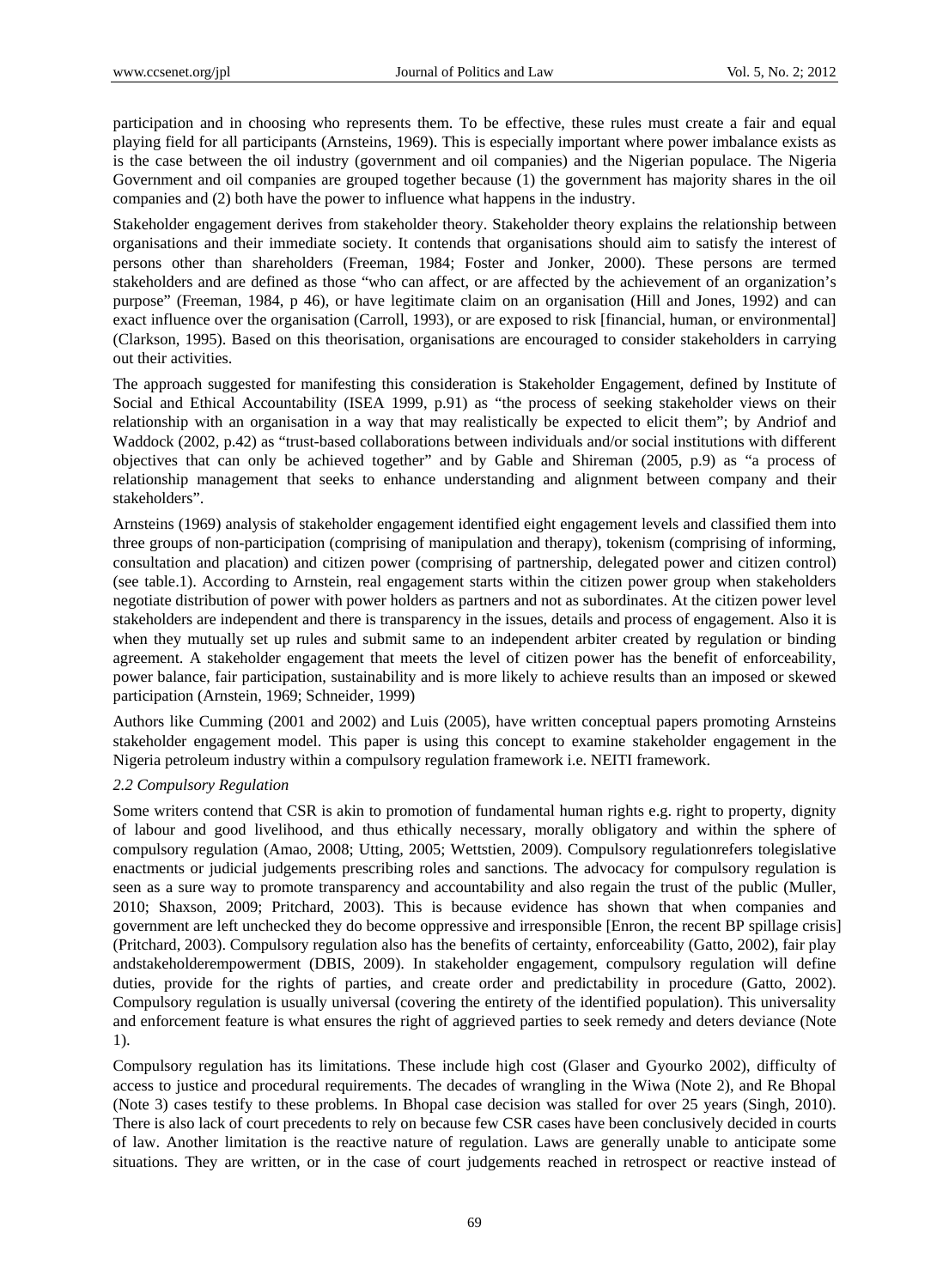proactive (Ward 2000, 2002; Gatto 2002; Pritchard, 2003). There are also drafting complexities arising from tokenism and inelegant attempts to pacify lobbyists (Arnstein 1969, see table 1).

| SN             | Levels of                     | Group             | <b>Benefits</b>                           |
|----------------|-------------------------------|-------------------|-------------------------------------------|
|                | <b>Stakeholder Engagement</b> |                   |                                           |
| 1              | Manipulation                  | Non-participation | None                                      |
| $\mathfrak{D}$ | Therapy                       | Non-participation | None                                      |
| 3              | Information                   | Tokenism          | Provides information                      |
|                |                               |                   | but does not aid                          |
|                |                               |                   | stakeholder<br>engagement<br>without more |
| $\overline{4}$ | Consultation                  | Tokenism          | As Above                                  |
| 5              | Placation                     | Tokenism          | As above                                  |
|                |                               |                   | and                                       |
|                |                               |                   | usually reactive                          |
| 6              | Partnership                   | Citizen power     | Fair participation                        |
| 7              | Delegation                    | Citizen power     | Power balance                             |
| 8              | Stakeholder Control           | Citizen power     | Enforceability                            |
|                |                               |                   | Sustainability                            |

Table 1. Levels and features of Stakeholder engagement

Source: Adapted from Arnstein, 1969, p. 1

However, despite these seeming limitations, there appears to be more support for compulsory regulation for its potential to create trust and fairness in business relations (Muller, 2010; Shaxson, 2009; Pritchard, 2003).The question, however, is can it work for Corporate Social Responsibility?

#### **3. Research Background**

## *3.1 The Nigerian Oil and Gas Industry*

Nigeria has been producing oil for over fifty years and Liquefied Natural Gas (LNG) since 1999. In 2006, Nigeria's high quality crude contribution amounted to 3% of global production at a production rate of 2.4 million barrels per day (Vines, Wong, Weimer and Campos, 2009). In August 2008, Nigeria had 36.2 billion barrels in oil reserve second only to Libya amongst African nations (BP review, 2009). And in 2008 Nigeria exported a total of 362,000 barrels per day of crude oil (approximately 7.7% of USA crude oil import for that year) to the United States (Shaxson, 2009).

Nigerian oil and gas policy is complex and mired in political interventionism and corruption. At one time the former president, Obasanjo was both president and minister for petroleum resources (Muller, 2010) apparently to reduce fraud. But this has in no way reduced the gross mismanagement in the industry (NEITI Audit 1999-2004). Also the flaunting of wealth by political leaders, far above their salary and the poverty of the ordinary citizens, further suggests gross mismanagement, fraud and self-aggrandizement. In fact, several former political officeholders have been charged and or convicted of fraud both in Nigeria and abroad (Balogun, 2010; BBC, 2009, 2012; Business Day, 2010).

Oil companies are also culpable. Despite the pollution, caused by gas flaring and oil spillages, oil companies seem overly interested in financial benefit without regard to the deprivations and violence traceable to their activities (Frynas, 2005, Muller 2010; Eweje, 2006; Ed Kashi, 2010). Companies are required to pay tax and make standing commitment in providing developmental infrastructures but it appears that even the requisite tax are avoided and expert accountants are employed to cover up the evasion (NEITI audit 1999-2004; 2005).

This is despite the series of agencies and regulations established to ensure that the country's oil and gas resource is responsibly managed. Prominent among these agencies and departments include the Nigerian National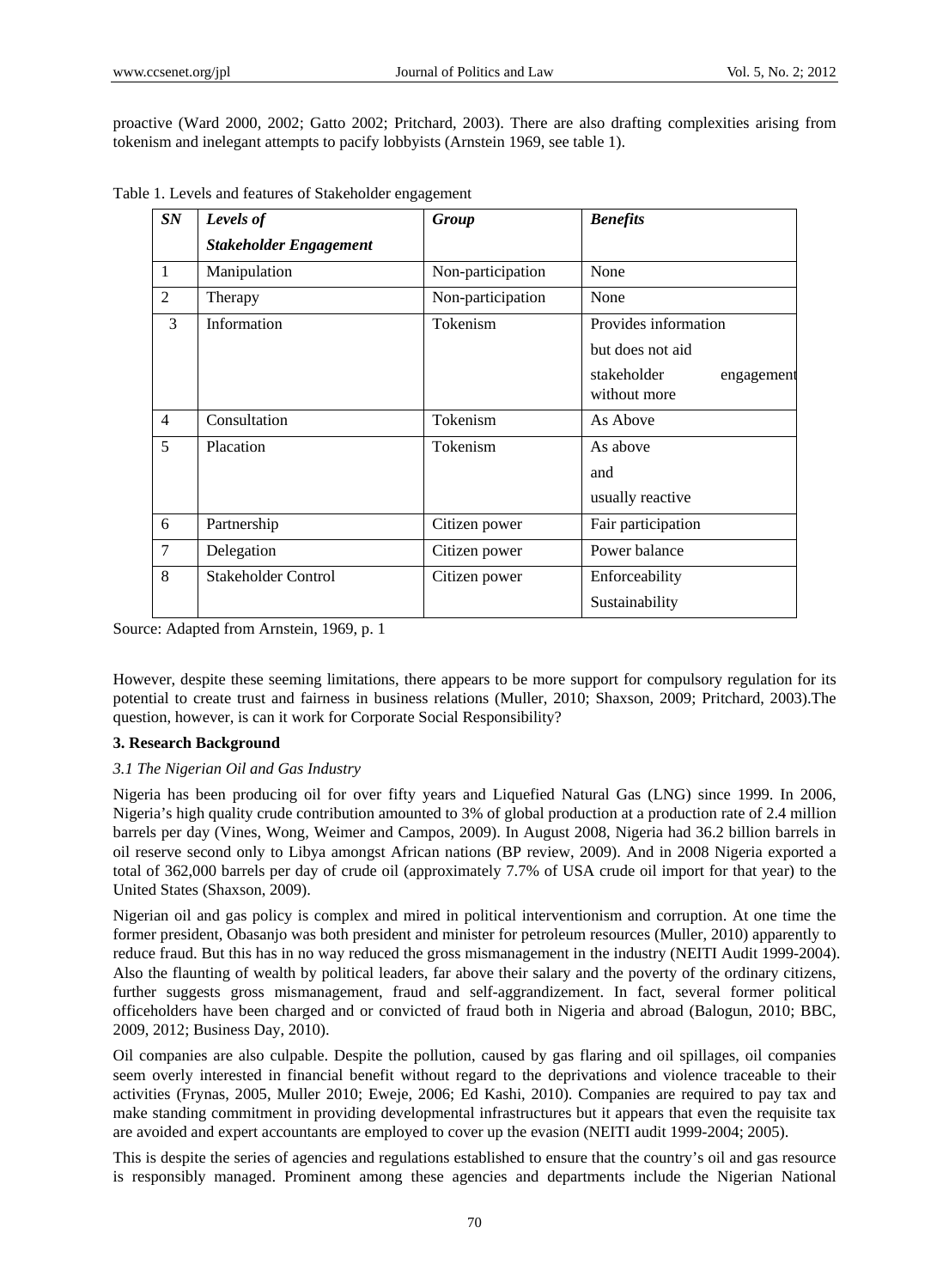Petroleum Corporation (NNPC) and Department of Petroleum Resources (DPR), the Crude Oil Marketing Department (COMD), the National Petroleum Investment Management Services (NAPIMS), and the Pipelines and Products Marketing Company (PPMC) all within the NNPC. Despite all these agencies, the Nigerian Extractive Industry is very closed, corrupt, and unaccountable. However, there is the general believe that transparency in revenue collection will expose any lapse and provide opportunity to remedy the situation, hence the introduction of NEITI.

## *3.2 Why a Legislative Option?*

The Nigerian government bought into the global Extractive Industries Transparency Initiative (EITI) in 2004 and promulgated the NEITI Act 2007 to enforce the mandate of NEITI. The hope was that the Act will promote accountability, transparency and stakeholder engagement that will stimulate balanced social development. The objective of the global EITI is to promote transparency and engagement with stakeholders in the oil and gas producing countries in order to reduce the high incidence of economic underperformance, conflict and poor governance in such countries (EITI n.d).

In Nigeria, Private Income Tax [PIT], from the organised and public sector, shares in the 20% contribution from sectors other than petroleum. Hence development projects and governance are hugely reliant on oil and gas revenue. For instance the 2009 budget reported that oil-related revenue accounts for 80% of the aggregate projection for Federation Account receipts in 2008 while non-oil sources of revenue accounted for 20% (Nigerian Budget 2009). This means that any disruption of oil revenue automatically disrupts the Nigerian economy. This is reflected in the preamble to the 2009 budget where the government blamed the Niger Delta crisis for the fluctuation in the oil revenue and the reduction in the expected income for that year (Nigerian Budget 2009). Also recently the chairman of the Revenue Mobilization, Allocation and Fiscal Commission (RMAFC), [Note 4] Mr Mahmud Tukur (Christian, 2010), lamented the disregard by the executive and legislature, of due process and regulatory provisions. He said this is possible because the matrix of the Nigerian polity does not allow stakeholders, in this case citizens, to participate in governance. Using the petroleum industry as an example, he lamented the lack of accountability and transparency and suggested that stakeholders should be more involved in the industry to ensure transparency. Mr.Tukur's statements confirm that the major problems faced by this sector, which create the environment for mismanagement, fraud and embezzlement are lack of enforceable laws, none engagement of stakeholder, lack of transparency and no accountability. It appears therefore that the NEITI Act can meet these objectives because it seeks to use stakeholder engagement to create environment for transparency and accountability in the extractive industry.

## 3.2.1 Objectives of NEITI

NEITI aims to ensure the "following of due process and achievement of transparency in the payments by extractive industries to government and government linked entities; and in the revenue received and reported by those governments and entities" (NEITI handbook 2005, p.4). NEITI is premised on the logic that policy makers need authentic financial information to make right policy decisions, and the citizens also need the same information to decide on whom to entrust with the responsibility of making policies and to identify when good policy is made. The hope is that transparency in the oil industry will translate to other benefits like; informed democratic debate, accountability, economic management and forward planning, a conducive investment environment for both national and Foreign Direct Investment, and adequate collection and management of revenue (NEITI Handbook 2005).

## 3.2.2 Before NEITI

Before NEITI, Nigeria collected and recorded oil and gas revenue by other methods that proved to be inefficient, especially in the area of transparency and accountability. The methods relied mostly on trial and error and without requirement for publication or engagement with stakeholders. This is attributed to Nigeria's long military dictatorship when heads of state were accountable to no one. However, since civilian governance there have been some improvements, although not fully consolidated (Christian, 2010).

The lack of transparency and accountability is illustrated by a recurring and disturbing findings from the NEITI audits (1999-2004 & 2005) which showed that the agencies responsible for accounting for both physical quantity of oil produced and exported, and the revenue accrual had no reliable data. They relied on data provided by oil companies. Ironically these companies had histories of falsifying records and false accounting (Donovan, 2010). This is one of the problems the Act hopes to resolve.

The two most important methods used before NEITI were (a) publication of company accounts and (b) audits and tax returns. These methods are briefly discussed below.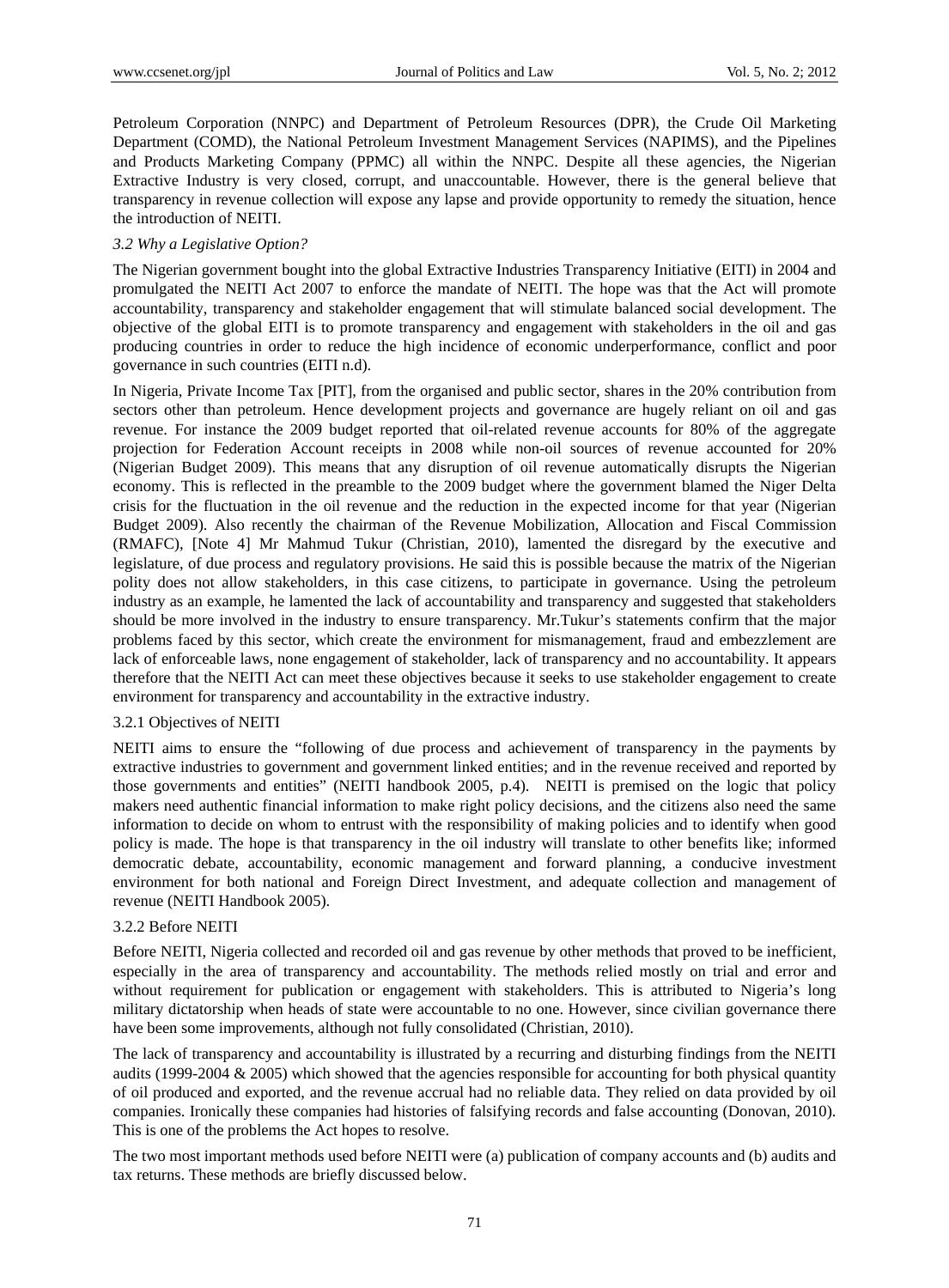## 3.2.2.1 Company Accounts and Audits

The Nigerian Company and Allied Matters Act (CAMA) 1990, Part A, Part xi and xii, requires that all companies, including oil companies in operation in the country must prepare annual financial accounts which must then be audited by independent third parties. However, this was not working with regards to the oil industry because of two major shortcomings. Firstly, the accounts were shrouded in secrecy because of confidentiality provisions. This deprived government agencies and civil society of data with which to hold the companies and politicians accountable or question corporate tax evasion. Secondly, the independence of the third party auditors was questionable. Most of the so called expert auditors were already retained by the oil companies. Also, the oil companies could afford the high fee of accountants and auditors who could doctor the records. This was the general perception. The massive corruption of some state officials justifies the speculation that the auditors were in collusion with corrupt companies and government officials to loot the treasury. This is because they could not have stolen the alleged amounts without some accounting fraud (see Christian, 2010; Obuah 2010; Ohia, 2010; BBC, 2010; 2012)

## 3.2.2.2 Tax/ Payment Returns

It is also a legal requirement for companies to file annual tax returns to the Federal Inland Revenue Service (FIRS) which show payments or tax due to the government. For oil companies it was confidential and subject only to audit by the FIRS and NAPIMS. This circumstance subjects the process to the same setbacks of agency problem and corruption. The confidentialityclause created an environment for fraud and made it impossible for stakeholders to access information with which to engage meaningfully with the industry (Arnstein 1969, Schneider 1999).

## 3.2.3 Post-NEITI Act 2007

The main expectations from the NEITI Act were that it would enforce accountability and transparency in the oil industry. It was hoped that this would be achieved by creating a stakeholder engagement framework in the form of the NSWG and making publication of payments to the government a compulsory requirement.

## 3.2.3.1 National Stakeholders Working Group (NSWG)

The National Stakeholders Working Group (NSWG) as NEITI's governing body is responsible for developing a framework for achieving NEITI's mandate (Section 5, NEITI Act). These objectives include ensuring due process and transparency; monitor and ensure accountability; eliminate all forms of corrupt practices; ensure transparency and accountability by government in the payments made by all extractive industry companies to the Federal Government and statutory recipients and finally ensure conformity with the principles of EITI (section 2).

The NSWG is created to involve the stakeholders (citizens) in the management of the revenue of the country and reduce irresponsibility or oversee the political elites who have shown that they cannot be trusted to remain responsible (Muller, 2010). To ensure that it is truly composed of stakeholders, the Act requires that it consists of people and professionals who have direct relationship and knowledge about the extractive industry. According to section 6 (2) (a) of the Act, this include a secretary, one person from each of the six geopolitical zones and 4 other persons representing labour unions, extractive industry experts, extractive industry companies and the civil society.

## 3.2.3.2 Compulsory Provisions of NEITI

Section 16 creates sanctions against breach of NEITI provisions. The sanctions are against companies or their officials and government officials who give false information or report, render false statement or account, refuse or delay to render statements or account that result in loss of revenue to the federal government of Nigeria. According to the Act, a company found guilty of any of these offences will be liable to the equivalent of 200,000USDfine, recovery of the lost revenue and may lose its license to operate. Directors of guilty companies, unless otherwise proved innocent, and colluding government officials, are also liable to a fine ofthe equivalent of 30,000 USD and or two years imprisonment.

## **4. Methodology**

This paper uses the NEITI regulation and the NEITI body as case studies (Easterby-Smith, 2008; Sotiorios, 1998) because it gives opportunity for understanding the phenomenon in question (De Vaus, 2002). Qualitative data is sourced from three major primary sources, the provisions of the NEITI Act 2007, semi-structured interviews with relevant stakeholders consisting of staffs of NEITI, NSWG, consultants and analysis of documents (NEITI Audit reports) and news reports on or related to NEITI. The Act provides the letters of the law while the interviewees give account of their experience and opinions on the functionality and success of both the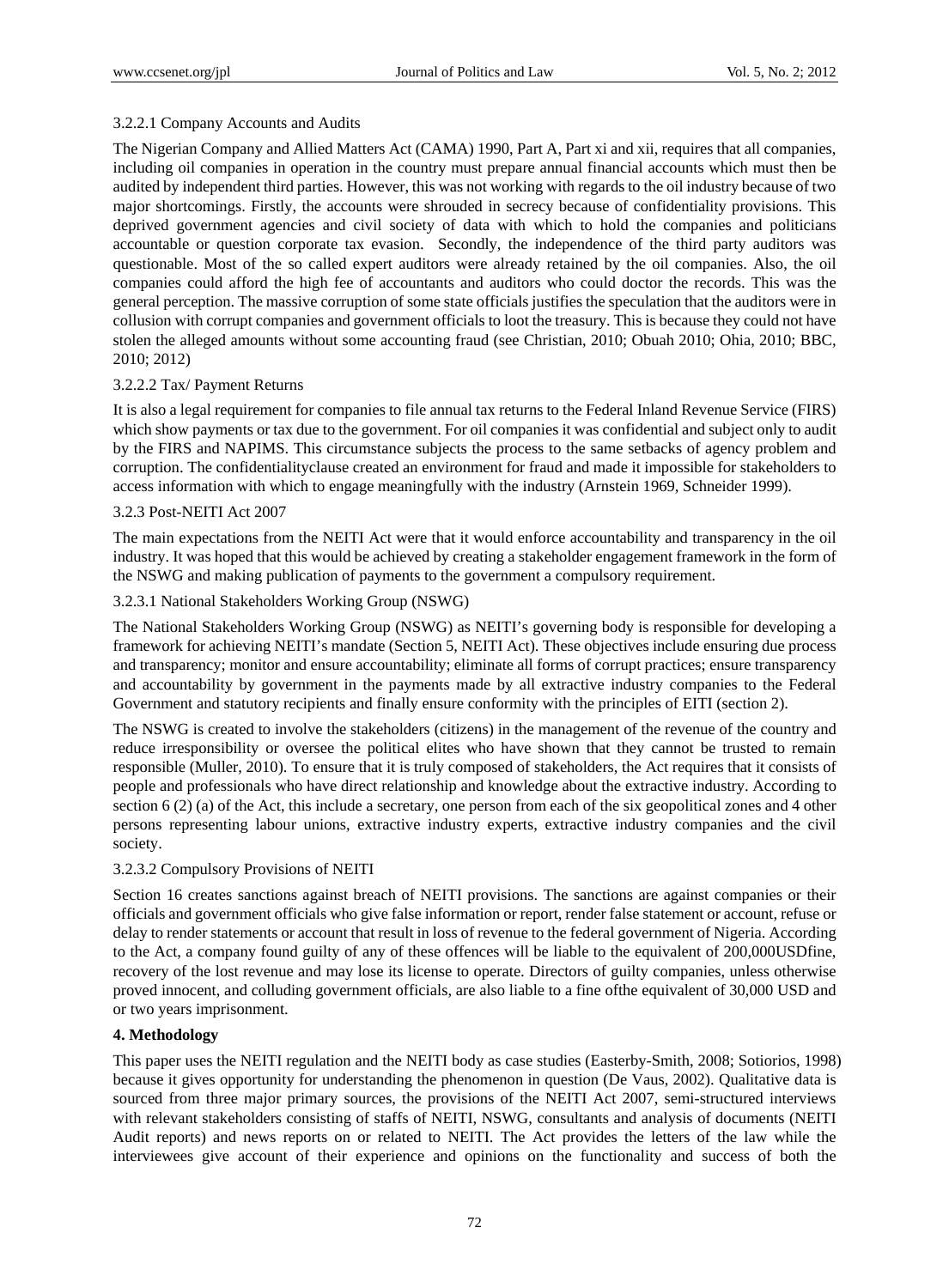legislation and NEITI as an institution. The audit and news reports give contemporaneity and collaborates the interview data.

Eight interviews were sourced for this paper. These include 3 members of the NSWG, 3 senior staffs of NEITI, 1 NEITI consultant and an excerpt from a newspaper interview granted by a former NEITI secretary. These respondents are anonimized for confidentiality (See table 2 for anonimized respondents). The interview took an average of one hour for each respondent. Some were interviewed again to clear any ambiguity.

| #              | <b>Respondent</b>        | Code              |
|----------------|--------------------------|-------------------|
|                | NEITI Audit officer      | <b>NA</b>         |
| 2              | <b>NEITI</b> Consultant  | <b>NC</b>         |
| 3              | Senior NEITI staff       | <b>NATLOG</b>     |
| $\overline{4}$ | <b>NEITI NSWG Member</b> | NSWG1             |
|                | <b>NEITI NSWG Member</b> | NSWG <sub>2</sub> |
| 6              | NEITI NSWG Member        | NSWG3             |
| 7              | Former NEITI secretary   | <b>FNS</b>        |
| 8              | A NEITI Director         | <b>ND</b>         |

Table 2. Anonimized respondents

The documents included NEITI audit reports and news reports which gave contemporaneity to other data and help to recreate the context of the research and data. Although, the audit reports are not independent reports, it is accepted practice to use organisations' own report as data to study veracity of their claim. Authors like Gutherie and Parker (1989), Patten (1991, 1992), Deegan and Rankin (1996) and Neu, Warsame, and Pedwell, (1998) have all relied on internally produced reports to study an organisation.

These sources have four very important advantages. First, for documents, they present data that are well thought through (Creswell, 2003). Secondly, they preserve the nuances and intentions of the documents (Silverman, 2006). Thirdly, they are time saving, unobtrusive and minimises loss of meaning during transcription (Silverman, 2006; Creswell 2003). Interview responses on the other hand provide the paper with detailed and contemporaneous data and allows for clarification on ambiguities (Silverman, 2006). However, it has the disadvantage of being costly, time consuming and susceptible to misinterpretation during transcription (Silverman, 2006). To avoid this from happening the respondents' permissions were obtained for the interview to be recorded. These recordings are continually referred to support propositions. And finally, each of the three sources, interview, corporate documents and news reports, collaborate one another and strengthens the veracity and validity of the research (Patton, 2002).

For purposes of integration the discussion is conducted simultaneously with the findings. This helps to maintain a chain of evidence. Also for purposes of clarity, the discussion follows the headings of (1) stakeholder engagement (2) enforcement (3) transparency (4) accountability and (5) social development. These headings are chosen because they reflect the objectives of NEITI and how it hopes to achieve corporate social responsibility. For instance Stakeholder engagement paves way for social development (Arnstein, 1969; Schneider, 1999) while transparency, enforcement and accountability (elements of compulsory regulation) on the other hand are strategies to ensure that stakeholder engagement actually lead to social development. Transparency ensures that all stakeholders are fully informed. Enforcement ensures that rules are adhered to while accountability ensures that defaulters or even adherents take responsibility for their actions, good or bad.

The research regularly quotes from the source e.g. interview responses, sections of the NEITI law or news reports to maintain validity, specifically in the authenticity of the context and data. The newspaper reports also help contextualise the research findings (Creswell, 2003).

## **5. Findings and Discussion**

As indicated above, findings are presented and discussed simultaneously under the headings of stakeholder engagement, Enforcement, Transparency, Accountability and Social development.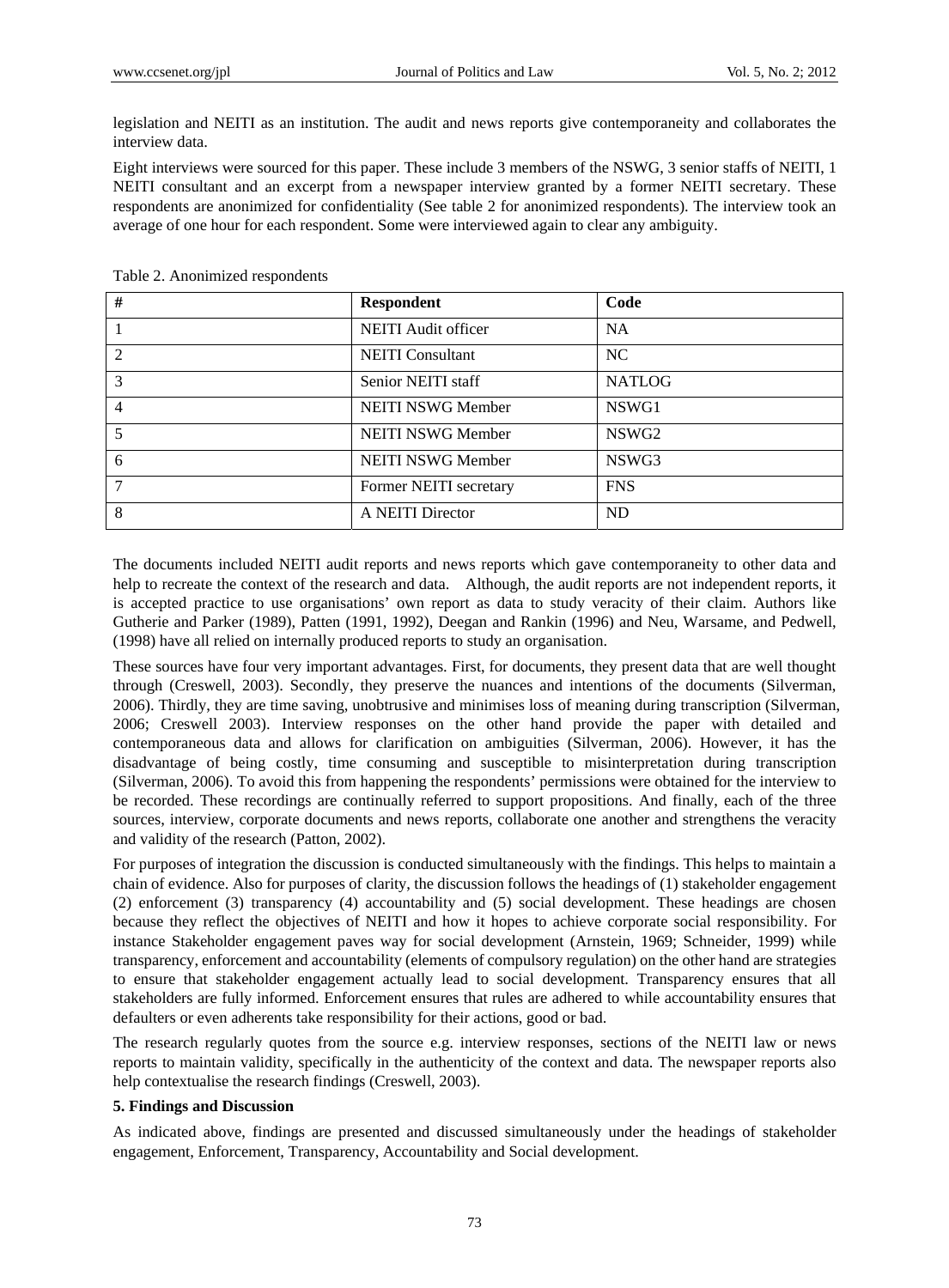## *a. Stakeholder Engagement*

Section 6 (1) NEITI Act 2007, empowers the president to appoint not more than 14 persons as representatives of different stakeholder groups into the NSWG. The NSWG are to be appointed from extractive industry companies, civil society, labour unions in the extractive industries, experts in the extractive industry and one person each from the six geopolitical zones of Nigeria. The Act gives the president power to appoint the NSWG without any reference to the stakeholder constituencies or the National Assembly.

According to a **NC** (a respondent), this provision is dangerous because it wrongly assumes that the president is incorruptible and law abiding. However, corruption amongst the politicians (seeBBC, 2010; 2012,Christian, 2010; Obuah 2010; Ohia, 2010**),** suggest cronyism in the appointment of the NSWG. This undermines their independence and disrupts the transparency and accountability objectives of NEITI.

The fact that Nigeria elects her president every four years, with a possibility of two term in office (section 135 (2) of the CFRN 1999) and the NSWG appointed every four years (S. 7, NEITI) gives every new president opportunity to appoint political supporters as NSWG members. And since the NSWG owe their appointment exclusively to the president their allegiance will be to the president and not to their constituencies. This position reduces the independence of NSWG and its efficacy as a stakeholder engagement platform (Arnstein, 1969; Schneider, 1999).

Also good stakeholder engagement requires that the stakeholders are well informed and empowered to take decisions (Arnstein, 1969; Schneider, 1999). However, the Act fails to meet this requirement in its criterion for appointment of NSWG members from the six geo-political zones of the country (see section 17 NEITI Act). The president can appoint anybody irrespective of their lack of capacity to understand the oil industry. If this happens, it will effectively disempower those NSWG and their constituencies as they would lack information for effective engagement (Arnstein, 1969). As put by **NC**;

I think the success of the NEITI will be judged on how effective communities are able to use this information to hold government and companies to account and to question them.

This implies that inability to access and understand information will result to inability to engage. This effectively undermines the professed objective of the NEITI Act.

However, **ND** disagrees and believes that the NSWG is strong. According to him

we have a very strong board, the strongest in all government organisations. ... The board is made up of radicals and civil society activists. It is difficult for anybody to manipulate any process.

Although **ND** perception of the present members may be true, the NEITI provisions still falls short of a coherent and effective regulation because it leaves itself to abuse and misinterpretation.However, not all NSWGmembers agree that they are effective in their NSWG role. For instance, according to **NWSG1;**

"I am not sure whether NEITI has changed anything in the society… I think we should emphasise more on tackling corruption, exposing it to the public and doing something about it and not necessarily targeting and getting validation.

This difference in opinion amongst the NEITI staff and even within the NSWG with regards to their effectiveness greatly suggests ineffective stakeholder engagement (Note 5).

#### *b. Enforcement*

Section 16 of the NEITI Act, makes it is an offence for a company or government official to render false accountings or delay in publishing accounting records that result to underpayment to the Federal Government. For companies, default may lead to a penalty of 200,000USD and possible revocation of license, upon advice of the NSWG [s.16 (1) (b)]. For company directors or government officials, a penalty of 30,000USD fine and or two years imprisonment on conviction [s.16 (5) and (6)].

However, NEITI does not have the power to arrest or prosecute defaulters. Only the office of the Attorney General of the Federation [AGF] can make this decision (Section 174, CFRN, 1999). This is a limitation. According to **NC**;

NEITI has ridiculously tremendous powers. It remains to be seen how they can enforce these powers.. It gives it ridiculously strong powers and authorities to look into accounts. But it will be interesting to see if it will be able to do even the basics.

**NATLOG** echoes these fears. He laments the inability of NEITI to enforce its provisions. According to **NATLOG;** 

Actually the Act requires some reviews, because there are instances where companies fail us, NEITI doesn't have the mandate to demand for payments, we have to go through the regulatory agencies.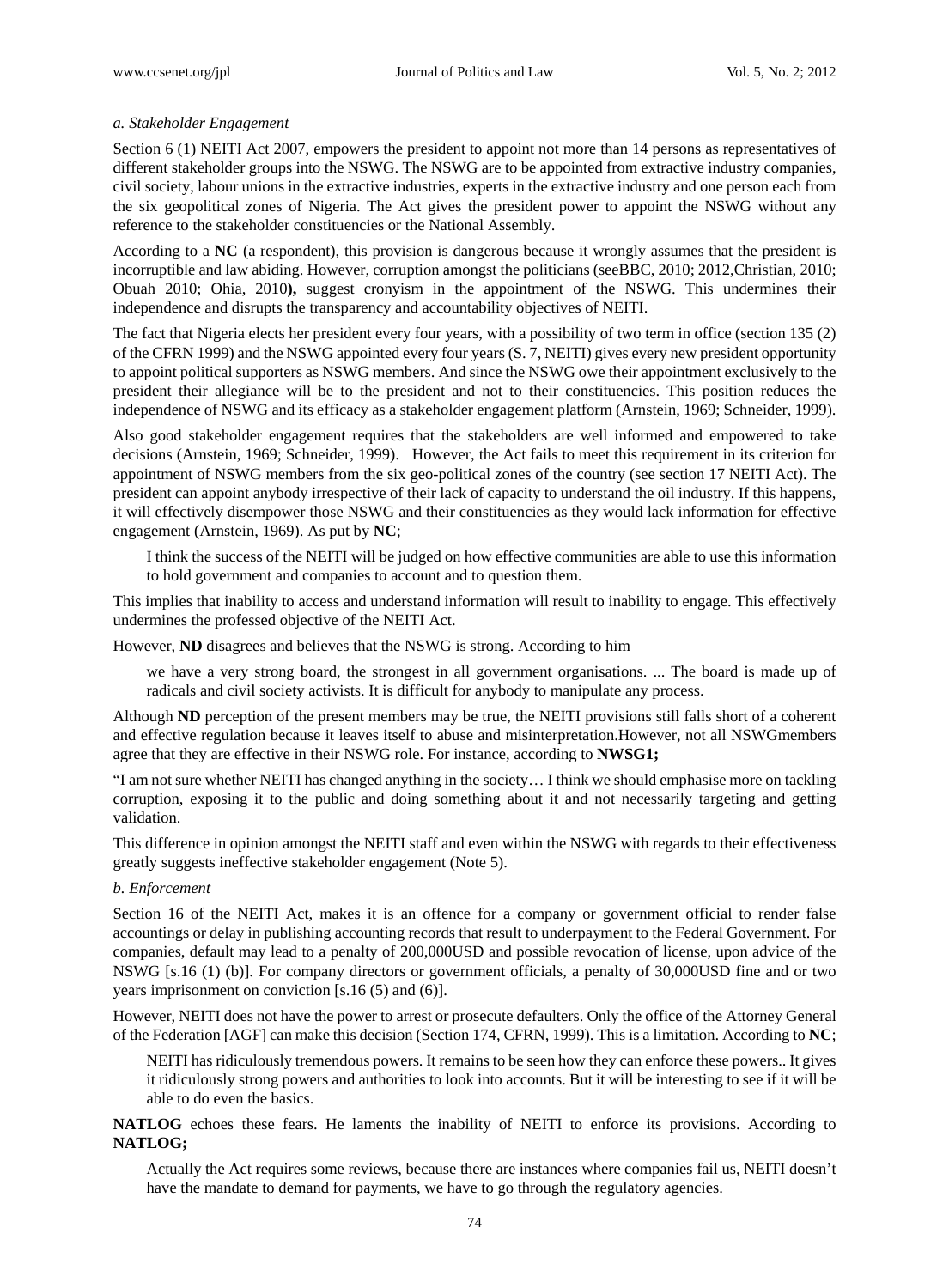This reliance on sister agencies raise some serious challenges for NEITI some of which the NEITI officials are already experiencing. **NC** pointed out this shortcoming when he stated that;

It is not clear in the Act how much power NEITI has over other government agencies because a lot of the gaps identified in the NEITI report so far are actually gaps in government agencies or government owned oil companies [...] I think that is one of the things that has really been holding up the successful implementation of NEITI. The problems that NEITI identified, NEITI can't solve, it is down to other government agencies to solve them.

The power to prosecute is one of such powers. Section 174 of the CFRN gives the AGF power to prosecute or delegate prosecution but there is nothing to show that this power has been delegated to NEITI. In fact, all the respondents were concerned that NEITI does not have the capacity to prosecute. In an earlier newspaper interview in response to the same issue, **FNS** stated that,

We have to go through the EFCC, the police and other relevant agencies. That's an impediment in the discharge of our duties. We have not gotten to the level of charging any offenders to court yet but that is not to say that we don't have any company that have defaulted **(**Economic Confidential, 2008a).

However, findings suggest an absence of collaboration with agencies that have the powers to arrest and prosecute. Expressing this lack of collaboration and its effect on the NEITI process, another respondent, **NA,** lamented thus;

When you are working with other agencies they feel you are trying to take away their powers, give them the powers but make sure they use it, we want results whoever uses it.

The 1999- 2004 NEITI audit confirm the same problem. **NA** also had an additional view why nobody has been prosecuted. He suggested it is because the law does not have a retrospective effect. In his own words;

We have not made any attempt to prosecute because the Act was passed in 2007 and our last audit was conducted for before 2005, so you can not prosecute in retrospect. We have not made any efforts or attempts to prosecute because the law does not cover that time.

But an NSWG member does not see any excuse for not prosecuting. He believes that the Act in its present state is not tenable. According to **NSWG1**;

I can tell you that up to this moment I am still trying to find out of what use we are to the society. I cannot see corruption and simply report it without doing anything about it. But this is what we are doing.

**ND** agrees with **NSWG1**. He believes that "NEITI does not have the power of enforcement, so for you to depend on other agencies to enforce the law is a problem".

Another respondent **NSWG2** believes that NEITI can only be effective if it can enforce its provisions. According to him;

NEITI does not have rights to prosecute defaulters and this is where it is handicapped. I feel that if NEITI is empowered to take actions, it would have been much better. NEITI seem to be more of the need to get validation from EITI than actually fighting corruption

These ambiguities suggest lack of clarity in the NEITI provisions and it is a serious defect for any compulsory regulation.

#### *c. Transparency*

NEITI's engagement framework, provision of information for holding government accountable, ensuring that resources are channelled towards social development, are all hinged on the feasibility of transparency. Evidence suggests little has been gained in terms of transparency. This includes even in the appointment of a former NEITI secretary. According to one commentator,

The procedure for the appointment of the Executive Secretary is faulty. The requisite qualifications are unclear and there is no horizontal accountability. This has given rise to political cronies and clueless individuals to be appointed into such sensitive positions (Igwe, 2011).

Section 6 of the Act requires that the Secretary be an NSWG member with possible 5 year tenure. But in the contentious appointment, the secretary was appointed outside the NSWG members and seemingly creating a parallel power and of lack of horizontal accountability (Igwe, 2011). Also the Act requires the appointee be a graduate with ten years cognate experience without specifying the area. For a body whose purpose is to create transparency and clarity, such inelegant provisions only undermines its objective. One would have expected an unambiguous definition of a secretary like is obtained in the Companies and Allied Matters Act (CAMA) 1990 (Note 6).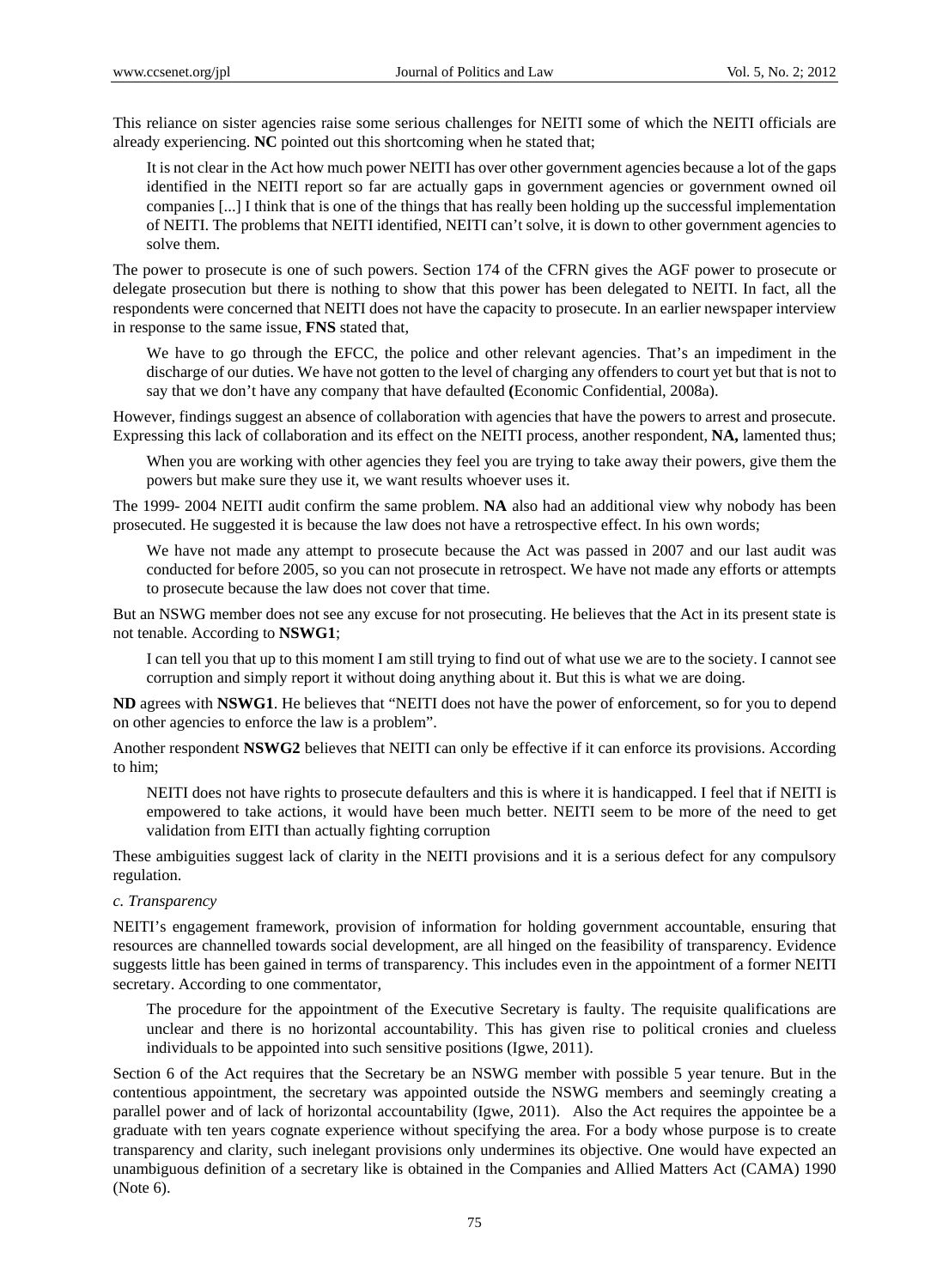There are also the apparently contradictory confidentiality clauses in the Act. The provisions that "report shall not be published in a manner prejudicial to the contractual obligations or proprietary interests" (Sections 3(d) and (e); and 14(1), of audited companies looks like a deliberate attempt to forestall the objectives of the Act. Especially worrying is that "prejudicial" is not defined. It appears it is left for the company being audited to decide what is prejudicial. This is a major shortcoming of the NEITI Act; a situation that undermines the fundamental principle of transparency in the Act (Christian, 2010**;**Igwe, 2011).

The audit reports also disclosed deliberate attempts to hide information. An example is the inability of NEITI to get accurate readings of oil revenue (1999-2004 and 2005 Audits). There were discrepancies between NEITI's figures and those from the oil companies. Unfortunately, NEITI does not even have the facilities to independently and accurately make and support its findings; it has to rely on data provided by the oil companies. However, the 2005 audit report claims that volume of oil production reported by the oil companies is inaccurate leading to inaccurate calculation in revenue accrual. Additionally, in terms of data there appear to be little or no collaboration between agencies, especially between NEITI and DPR. In response to this issue, the **FNS** stated thus;

Actually, this has been the problem. It was one of the key issues that were highlighted in the 1999 to 2004 audit report. There's that problem of information flow between different arms (and agencies) of government (Economic Confidential, 2008b).

The reading of interview responses and other documents, discloses that transparency in the NEITI process appears to be a mirage. The complaints about the confidentiality provisions are most worrisome. These clauses appear to have effectively undermined the transparency principles of NEITI. The possibility that companies will use it as opportunity to obstruct justice through protracted preliminary court cases disguised as cases seeking definition of terms is high. In truth, there is no record of this happening yet. But if the usual lengthy court process is anything to go by; this is the approach that will soon emerge, especially as these companies have the resources to finance long-time court cases. Findings also suggest that even the available information is too technical and inaccessible to the public. The result is that there is no information against which to hold the government responsible. This defeats the transparency objective of NEITI.

## *d. Accountability*

No person, private or corporate has been held to account by NEITI despite the general agreement that there are discrepancies in figures disclosed. The respondents and the official NEITI audit reports corroborate this finding. However, in a newspaper interview the former NEITI secretary appear to have contradictory information. When asked about the rate of compliance to NEITI, he answered 100%. But when asked if NEITI has prosecuted anybody, he responded that only two companies had not complied, but that one has now complied leaving out one.

Also on government accountability, NEITI appears powerless. NEITI assumes it is the duty of civil society organizations, as representatives of stakeholders to pursue government accountability. On this question, **NA**  responded thus;

Our activity has assisted to some extent in demanding for accountability because we work hand in hand with the civil societies; [...] they get privileged information about what resources have been collected by the federation. ...*So it is for the civil societies to demand for accountability from the leaders* (emphasis added).

This assumption arises from the fact that NEITI has no prosecutor or police powers. This means NEITI has to rely on the office of the Attorney General of the Federation (AGF) or the Economic and Financial Crimes Commission (EFCC) to enforce its provisions. This is not made clear in the NEITI Act and findings suggest this has been a major shortcoming of NEITI. Although NEITI has not indicted anybody, according to respondents, agency rivalry is going to be a big challenge. It is therefore necessary for the act to properly define the powers of NEITI on the enforcement of the NEITI Provisions.

The functionality of the NEITI act is in doubt. This is because enforcing the law may not be practical since NEITI has no facility to properly measure the revenue flow from individual companies. Without accurate information in this regard enforcing accounting will be arbitral and will leave room for corrupt practices. The 1999-2004 and 2005 audit reports support this analysis. The audit reports disclosed that NEITI could not reconcile accurately the revenue flow of the companies. Even some payments allegedly made to the government through the Central Bank of Nigeria could not be traced (NEITI audit, 1999-2004, and 2005).

To resolve this issue, the Act needs to categorically define what constitutes revenue and when calculation should begin. There have been suggestions that revenue flow should be equivalent to oil exploited and should be calculated from the wellhead (Igwe, 2011). This approach appears to be a good option. Getting accurate information will enable the government collect accurate data and provide a good idea of the amount of money lost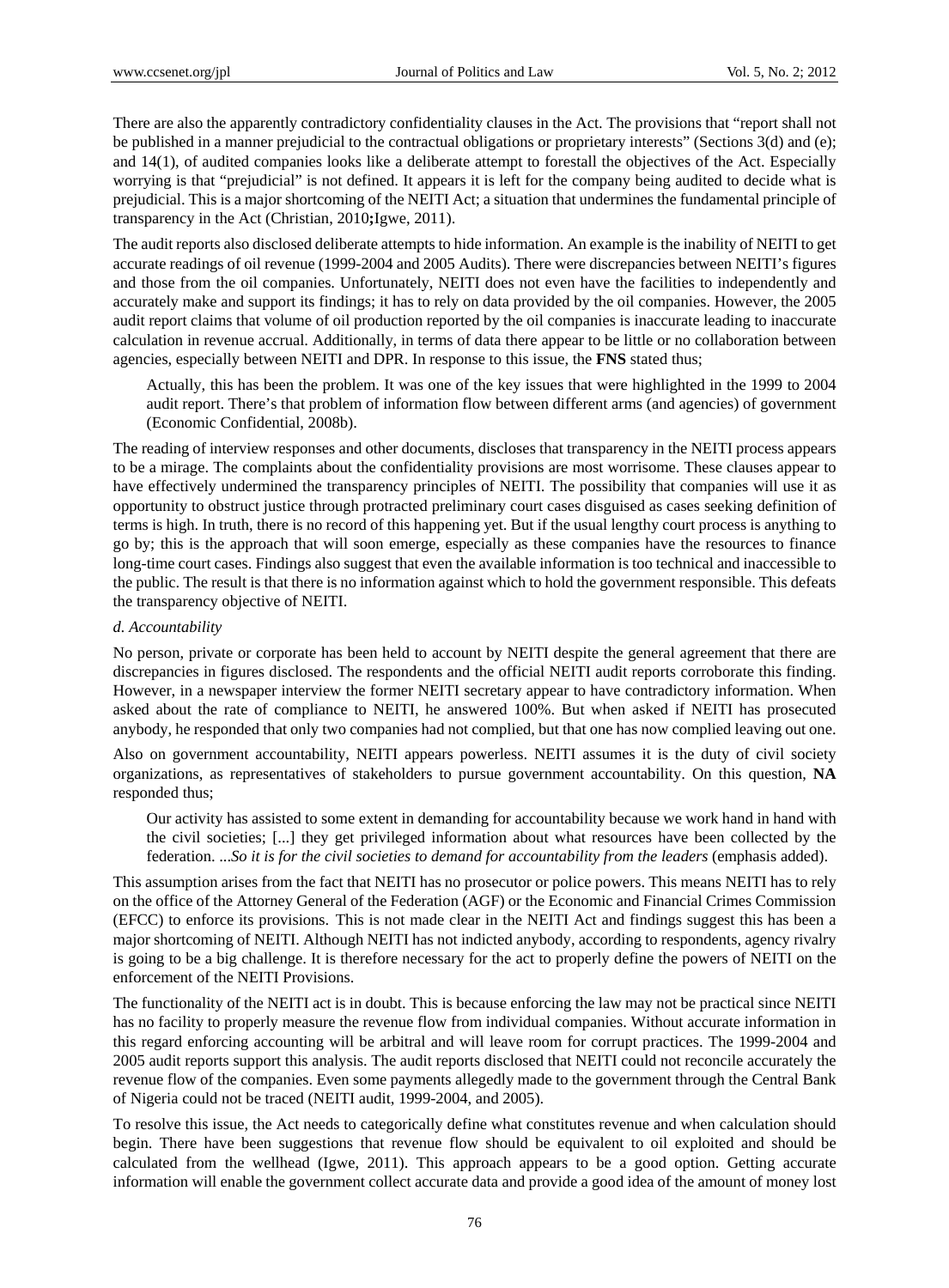via spillages and theft. It will also help the government decide whether to prosecute defaulters and especially, what to invest in preventing theft (Igwe, 2011).

#### *e. Social Development*

The government is yet to declare where it has invested the money, if any, realized from NEITI's activities. In fact since Obasanjo (1999-2007) left office, NEITI appears to have been shifted to the back burner (Muller, 2010). In fact it is only recently that NEITI increased its human capital. However, according to a respondent (a NEITI director), although NEITI's staff number has increased, "nothing can be done until capacity building programmes have been completed with staffs and communities have been sensitized as to the function and importance of NEITI".

However NEITI appear to have done a good job in laying good foundation for social development, particularly in demystifying the oil industry. **NC** thinks this is the case but conceded that the challenge is in making the information more understandable and less technical. In his own words,

The real challenge is enabling stakeholders to use this information to hold government and companies accountable.... They are very technical and complicated and in order to understand and use the information you have to be very technically and financially literate. I think it is a real challenge. I think the success of NEITI will be judged on how effective communities are able to use this information to hold government and companies to account and to question them.

His sentiments are echoed by all the respondents. They agree that NEITI has made good progress in opening up the industry to the public but that more still needs to be done to empower the stakeholders to use this information to hold government and corporations accountable so that the people can benefit from the social development promise of the petroleum industry. This aptly encapsulated in the words of **NSWG3** thus;

I am not happy. I want NEITI to have more powers with which it can fight. NEITI is more interested in getting validation report, which has nothing to do with someone who needs a borehole in the village outside Abuja or in areas that need good roads. I think I would prefer to be a part of something that will make positive impact to the society. NEITI for now is still elitist

#### **6. Conclusion**

Using NEITI Act 2007 as a case study, this paper has examined the question whether compulsory regulation can improve CSR. This question was examined from the perspective of compulsory regulation being a tool for Stakeholder Engagement and social development. The research findings and discussion suggest compulsory regulation has great potentials for improving CSR. However, it appears that in this particular case, NEITI is yet to meet these potentials. NEITI appears to barely meet the accepted level of stakeholder engagement because of the lack of independence of stakeholders. This lack of independence in turn undermines transparency and accountability. The law also fails to satisfy its compulsory element but has been reduced to a token law.

However, the Act has some positive contributions. Most important is the general perception that NEITI's audit reports have made information on oil company payments and government receipts accessible for public scrutiny, albeit only to experts in the oil and gas industry. But analysis of the Act and its social environment suggests that compulsory regulation can only be a good CSR tool when it is created in an enforceable and transparent process. There is no need promulgating a law that is emasculated. For this particular Act, improvements can be made by increasing accountability and enforcement powers. As a contribution to the CSR and Regulation debate, this paper finds that compulsory regulation is not alien to CSR but needs to be defined, coherent, specific, and practicable.

This in no way depreciates the value of voluntary CSR whenever it is effective. It however, recognises that CSR when left as purely voluntary may fail to achieve its objective. It recognises that the concept of responsibility in CSR presupposes an expectation of accountability (Carroll, 1991; Baker, 2010; Bowen, 1953). It is this accountability that compulsory regulation can achieve particularly in extreme cases were voluntariness will not suffice (Utting, 2005; Wettstien, 2009) as incentive or motivation for social responsibility.

#### **Acknowledgement**

The author remains very grateful to the editor and reviewers for their meticulous reviews and advice and to Dr OnyekaOsuji for his helpful comments in the first draft. The author also thanks Miss Chika Onyesi for her help in the data collection stages. He is also grateful to his beautiful wife Bright Nnenna and lovely daughter ChidiebubeUgoeze for all their love, patience and support in all his endeavours and especially during his PhD, from where this paper is adapted. The author is responsible for any and all errors.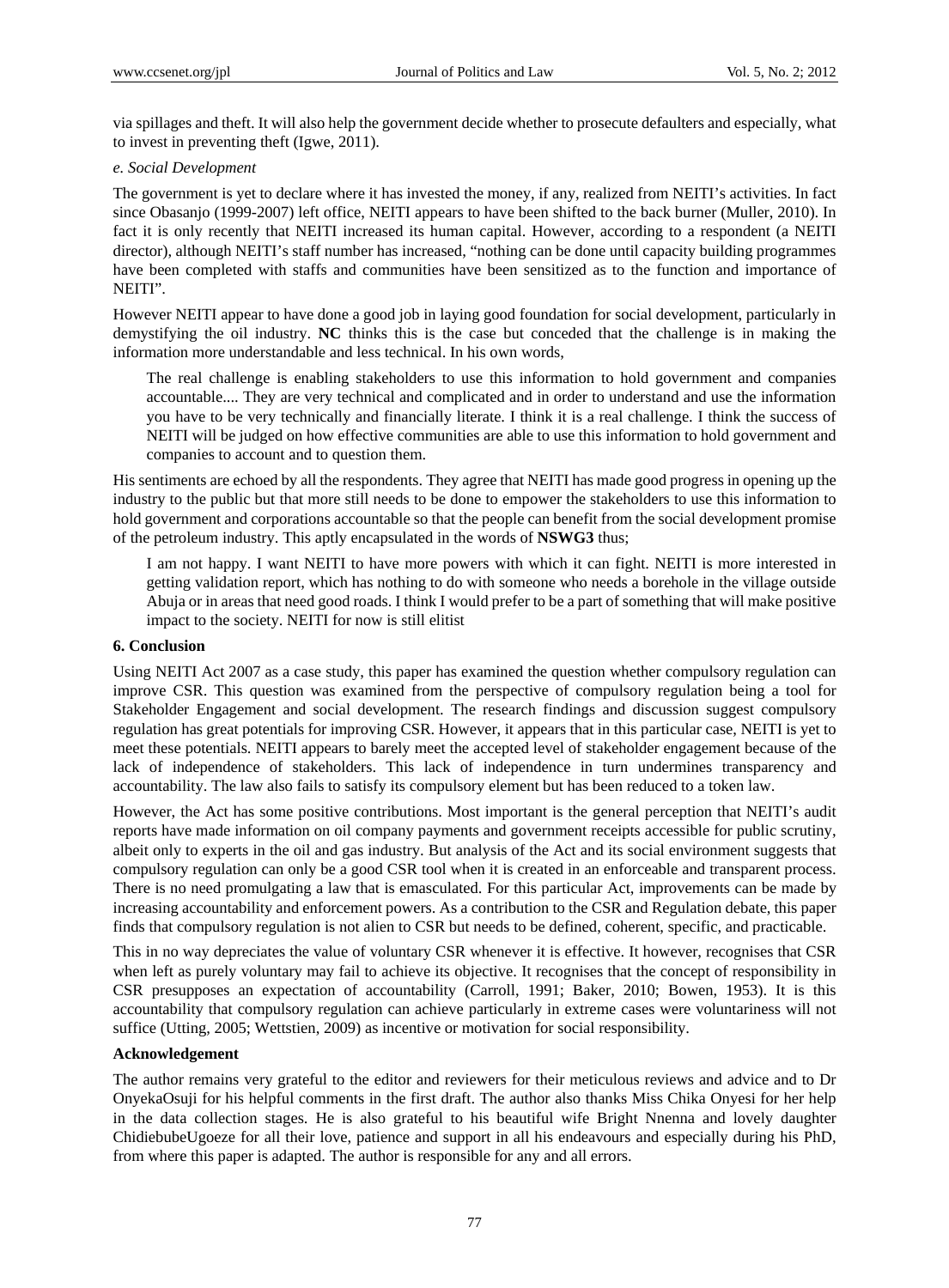#### **References**

- Arnstein, S.R. (1969). A ladder of citizen participation.*American Institute of Planners*, July, 216-224. Retrieved from http://lithgow-schmidt.dk/sherry-arnstein/ladder-of-citizen-participation.html
- Awoniyi O. (2010). Nigeria, China sign \$23 bln refinery deal. AFP [online] 14<sup>th</sup> May. Retrieved from http://www.google.com/hostednews/afp/article/ALeqM5gMFTqMPAD1RJhjW4qGyV16ZXK7Ww [accessed on 13th June 2010]
- Baden, D.A., & Harwood, I.A. (2010).Corporate social responsibility on trial: a panacea or fundamentally flawed concept? Paper presented at the*British Academy of Management Conference 2010, Sheffield, GB14 - 16 Sep 2010.*
- Baker M. (2010). Corporate Social Responsibility What does it mean? Retrieved from http://www.businessrespect.net/definition.php (January 14, 2010)
- Balogun S. (2010). The Nigerian environment Favours corruption NEXT [online]  $12<sup>th</sup>$  June. Retrieved from http://234next.com/csp/cms/sites/Next/Home/5577398-146/story.csp (June 13, 2010)
- BBC (2012). Nigeria ex-Delta state governor James Ibori guilty plea.BBC [online] 2 December. Retrieved from http://www.bbc.co.uk/news/world-africa-17181056 (March 8, 2012)
- BBC News (2009). Nigeria dismisses James Ibori money laundering charges. BBC [online] 17 December.Retrieved from http://news.bbc.co.uk/1/hi/world/africa/8418302.stm (June 13, 2012)
- BBC News (2010). Dick Cheney faces bribery scandal charges in Nigeria. BBC [online] 2 December. Retrieved from http://www.bbc.co.uk/news/world-africa-11902489 (February 18, 2011)
- Bowen, H. R. (1953). Social Responsibilities of the Businessman. Harper & Row: New York.
- BPStatistical Review of World Energy June 2009. Retrieved from http://www.bp.com/liveassets/bp\_internet/globalbp/globalbp\_uk\_english/reports\_and\_publications/statistica l\_energy\_review\_2008/STAGING/local\_assets/2009\_downloads/statistical\_review\_of\_world\_energy\_full\_ report\_2009.pdf (March 3, 2012)
- Business Day (2010). AtikuAbubakar in \$40 Million money-laundry Accusations. BusinessDay. [online] 5<sup>th</sup> February. The contract of the contract of the extension of the contract of the contract of the from the contract of the contract of the contract of the contract of the contract of the contract of the contract of the contra http://www.businessdayonline.com/index.php?option=com\_content&view=article&id=8190:us-atiku-abuba kar-in-40m-money-laundering-accusation-&catid=1:latest-news&Itemid=18 (June 13, 2010)
- Carroll, Archie B. (1991). The pyramid of corporate social responsibility: toward the moral management of organizational stakeholders - balancing economic, legal, and social responsibilities. Business Horizons. http://dx.doi.org/10.1016/0007-6813(91)90005-G
- Christian O. (2010). Nigeria's broke, says Revenue Commission boss, The Daily Sun. [online]. Retrieved from http://www.sunnewsonline.com/webpages/news/national/2010/apr/19/national-19-04-2010-001.htm accesse d on the 23/04/2010 (December 28, 2010)
- Commission of the European communities. (2006). Communication from the Commission to the European Parliament, the Council and European Economic and Social Committee, Implementing the partnership for growth and jobs: Making Europe a pole of Excellence on Corporate Social Responsibility. [March] Brussels Retrieved from http://eurlex.europa.eu/LexUriServ/LexUriServ.do?uri=COM:2006:0136:FIN:EN:PDF (May 10, 2010)
- De Vaus, D. A. (2002). *Surveys in Social research* 5<sup>th</sup> Edition, Australia
- Deegan, C. (2002). Introduction: The legitimising effect of social and environmental disclosures a theoretical foundation. *AAJ*, *3*(15), 282-311. Retrieved from http://www.emeraldinsight.com/0951-357.htm (November 14, 2009)
- Deegan, C., & Rankin, M. (1996). Do Australian companies report environmental news objectively? An analysis of environmental disclosures by firms prosecuted successfully by the Environmental Protection Authority. Accounting, *Auditing & Accountability Journal, 9*(2), pp.52-69 http://dx.doi.org/10.1108/09513579610116358
- Department for Business Innovation and Skills [DBIS]. (2009). The Benefits of Regulation: A public and business perceptions study. October 2009, URN 09/1403. Retrieved from http://www.bis.gov.uk/files/file53236.pdf ( February 14, 2011)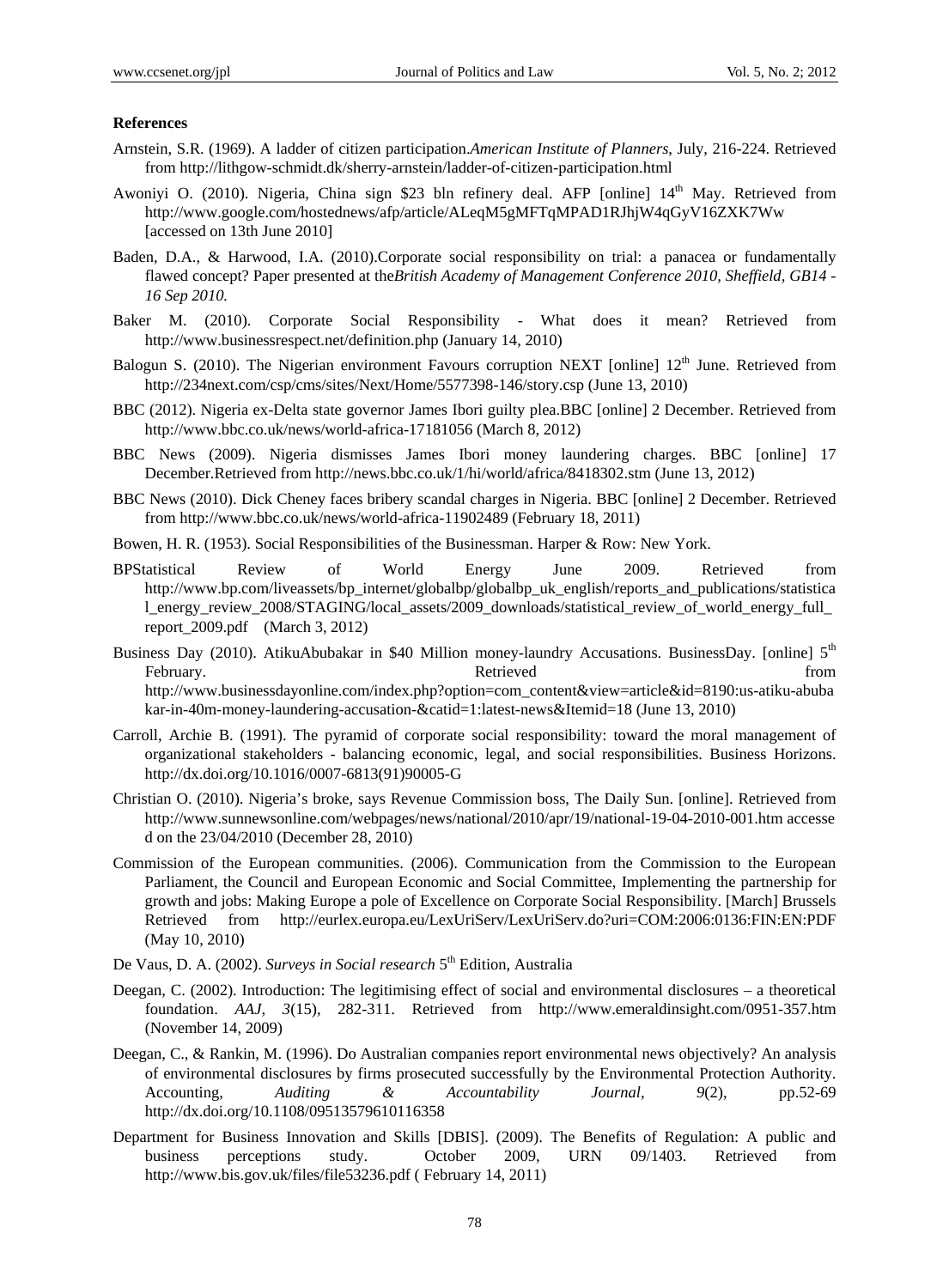- Donovan J. (2010). Controversies surrounding Royal Dutch Shell. Retrieved from http://royaldutchshellplc.com/2010/09/27/controversies-surrounding-royal-dutch-shell-2/ (December 17, 2010)
- Easterby-Smith, M., Thorpe, R & Jackson Paul R. (2008). *Management Research*. (3<sup>rd</sup>ed) Sage, Los Angeles
- Economic Confidential (2008a). One oil company defaulted to audit enquiry –HarunaSaeed, NEITI Boss. [online] available at: and a state at a state at a state at a state at a state at a state at a state at a state at a st

http://www.economicconfidential.com/x/index.php?option=com\_content&view=article&id=138:economicconfidential&catid=6:exclusive-interviews&Itemid=4 (January 24, 2011)

- Economic Confidential (2008b). Nigeria doesn't know Exact Oil Productions NEITI Boss, Retrieved from http://www.economicconfidential.com/x/index.php?option=com\_content&view=article&id=231:nigeria-do esnt-know-exact-oil-productions--neiti-boss&catid=6:exclusive-interviews&Itemid=4 (May 10, 2010)
- Ed Kashi (2010). Curse of the black gold: 5o years of oil in the Niger Delta. 10<sup>th</sup> March, Guardian.Retrieved from http://www.guardian.co.uk/environment/gallery/2010/mar/05/curse-black-gold-nigeria (May 10, 2010)
- Elsbach K. D. (1994). Managing organizational legitimacy in the California cattle industry: The construction and effectiveness of verbal accounts', Administrative Science Quarterly 39:57-88. http://dx.doi.org/10.2307/2393494
- European Commission (2001). Promoting a European framework for Corporate Social Responsibility: green paper. Luxembourg: Office for *official publication of the European Communities*
- Eweje, G. (2006). The Role of MNE's in Community Development Initiatives in Developing countries: CSR at work in Nigeria and South Africa. *Business and Society* (June). *45*(2) , 93-129, 113
- Extractive Industries Transparency Initiative (EITI).Retrieved from www.eiti.org
- Frankental, P. (2001). Corporate social responsibility a PR invention? Corporate Communications: *An International Journal* , *6*(1), pp: 18-23. http://dx.doi.org/10.1108/13563280110381170
- Freeman (2001). Stakeholder theory for the modern corporation in Hoffman W M, Frederick R E,Scwartz M S (eds), *Business Ethics: Reading and Cases in Morality*, (4<sup>th</sup>edn) McGraw Hill Boston, M A
- Frynas, J.G. (2005). The false developmental promise of Corporate Social Responsibility: Evidence from multinational oil companies. International Affairs 81, 3 (2005) 581 – 598. http://dx.doi.org/10.1111/j.1468-2346.2005.00470.x
- Gatto, Alexander C. (2002). The European Union and Corporate Social Responsibility: Can the E U contribute to the Accountability of Multinational Enterprise? *Institute of International Law, Working Paper* No 32 September. Retrieved from https://www.law.kuleuven.be/iir/nl/onderzoek/wp/WP32e.pdf ( February 14, 2011)
- Glaser E., & Gyourko J. (2002). Zoning's steep prices. *Regulation*, Fall
- Guthrie, J., & Parker, L. D. (1989). Corporate social reporting: a rebuttal of legitimacy theory. Accounting and Business Research, *19*(76), pp.343-52. http://dx.doi.org/10.1080/00014788.1989.9728863
- Her Majesty's Revenue and Customs [HMRC] (n.d). Income Tax rates and allowances. Retrieved from http://www.hmrc.gov.uk/rates/it.htm (February 1, 2011)
- Igwe U. (2011). Nigeria EITI: After validation, what next? Weekend Observer [online] 22bnd January. Retrieved fromhttp://www.nigerianobservernews.com/15012011/weekendobserver/features/4.html (January 23, 2011)
- IRIN(n.d.). NIGERIA: Govt hits tobacco companies with whopping law suit. Retrieved fromhttp://www.irinnews.org/report.aspx?ReportID=75239( June 7, 2010)
- McGuire J. W. (1963). Business and Society. New York, McGraw Hill
- NEITI Handbook (2005). Retrieved from www.neiti.org.ng [online], [accessed on the 27/12/2009]
- Neu, D., Warsame, H., & Pedwell, K. (1998). Managing public impressions: Environmental disclosures in annual report. Accounting, Organizations and Society, *23*(3), pp.265-82. http://dx.doi.org/10.1016/S0361-3682(97)00008-1
- Nigerian Budget (2009). Retrieved from http://www.fmf.gov.ng/Budget2009Info/2009budgetfinalSpeach.pdf (March 8, 2010)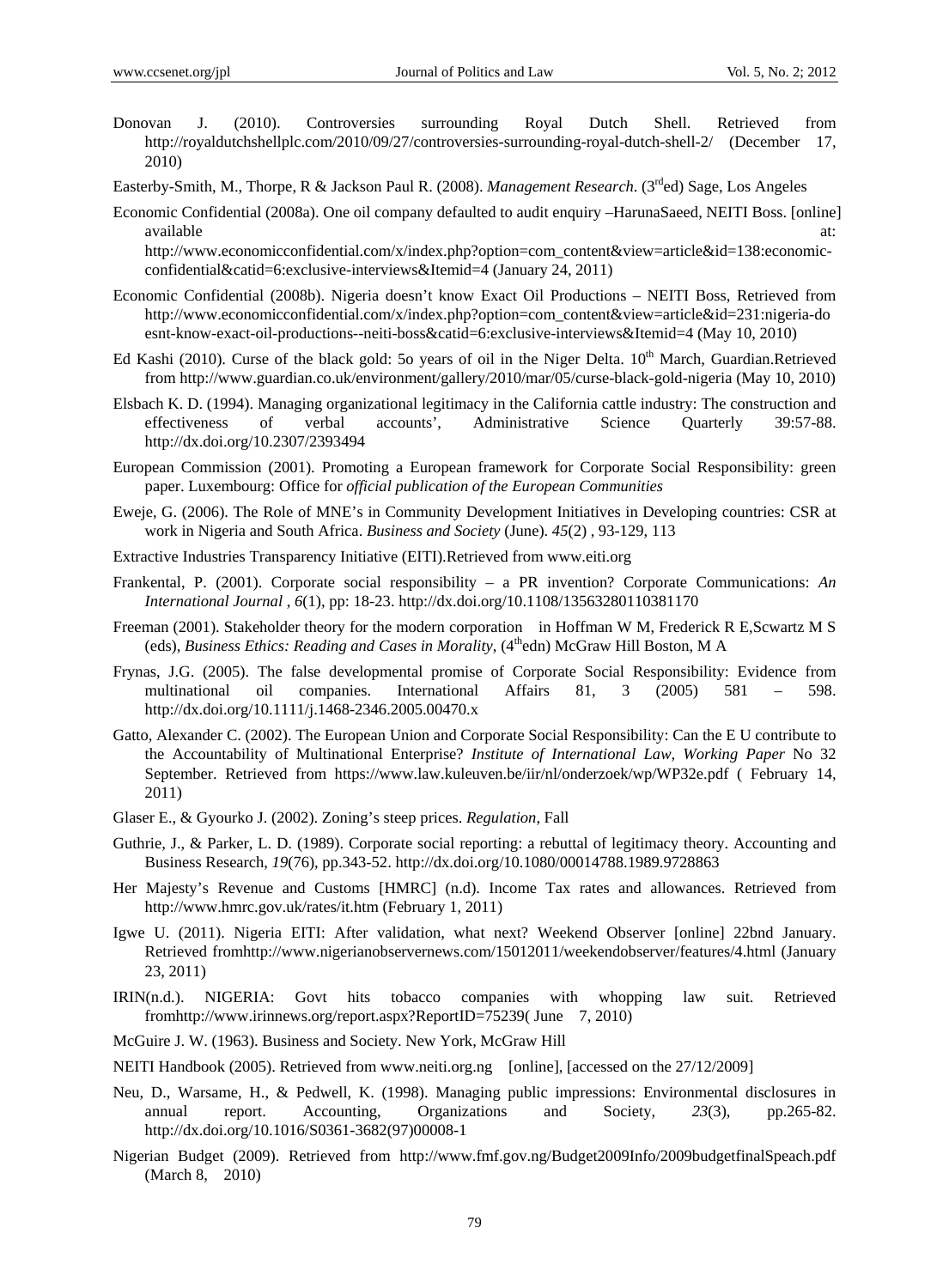- Nigerian Extractive Industries Transparency Initiative (2006). Nigerian Extractive Industries Transparency Initiative: Audit of the period 1999-2004 (popular version). Retrieved from http://www.neiti.org.ng/files-pdf/PopularVersionof1stAudit.pdf (March 8, 2010)
- Nigerian Extractive Industries Transparency Initiative (2008). Nigerian Extractive Industries Transparency Initiative (NEITI), Physical Audit 2005, Final Draft Report Retrieved from http://www.neiti.org.ng/2005%20Audit%20Reports/NEITIPhysicalAudit2005-FinalDraftReport.pdf (March 8, 2010)
- Obuah, E. (2010). Combating corruption in a failed state: The Nigerian Economic and Financial Crimes Commission (EFCC). *Journal of Sustainable Development in Africa*, *12*(1). Retrieved from http://jsd-africa.com/Jsda/V12NO1\_Spring2010\_A/PDF/Combating%20Corruption%20in%20a%20Failed %20State.pdf (May 26, 2010)
- Ohia P. (2010). UK Convicts Ibori's Associate, Udoamaka, Thisdayonline. Retrieved from http://www.thisdayonline.com/nview.php?id=174842 (June 13, 2010)
- Patton, M. Q. (2002). *Qualitative evaluation and research methods* (3rd ed.). Thousand Oaks, CA: Sage Publications, Inc
- Permanent Mission of Nigeria to the United Nations Website. Retrieved from http://www.nigeriaunmission.org/index.php?option=com\_content&view=article&id=47&Itemid=54 (June 14, 2010)
- Powell, W. W., & P. J. DiMaggio (eds.), (1991). The New Institutionalism in Organizational Analysis. University of Chicago, Chicago
- Pritchard A. C.(2003). Self-Regulation and Securities Markets. Regulation, Spring
- Sahara Reports (2010). US: AtikuAbubakar in \$40 Million money-laundry Accusations with wife, Jennifer. Sahara Reports. Reports. Retrieved From Tromas Reports. http://www.saharareporters.com/real-news/srr-headlines/5049-us-atiku-abubakar-in-40million-money-laund ering-accusation-with-wife-jennifer.html (June 13, 2010)
- Schneider H. (1999). Participatory governance for poverty reduction. Journal of international development, 11, 521-534
- Shaxson, N. (2009). Nigeria Extractive Industries Transparency Initiative: Just a glorious audit? Chatham House.Retrieved from http://www.chathamhouse.org.uk/files/15223\_1109neiti.pdf ( December 28, 2009)
- Shocker, A. D., & Sethi, S. P. (1974). An Approach to Incorporating Social Preferences in Developing Corporate Action Strategies, in Sethi, S. P., (ed.), *The unstable ground: Corporate Social Policy in a Dynamic Society*, Melville Publishing Company, Los Angeles, pp. 67–80.
- Silverman, D. (2006). Interpreting qualitative data: methods for analyzing talk, text and interaction, 3rd ed. Sage London
- Singh M. P. (2010). Bhopal court to pronounce historic judgment in gas leak case on Monday.  $6<sup>th</sup>$  June, The Hindu.Retrieved from http://beta.thehindu.com/news/national/article447628.ece (June 29, 2010)
- Sotirios, S. (1998). Social research. 2<sup>nd</sup> ed. Palgrave
- Suchman, M. C. (1995). Managing legitimacy: strategic and institutional approaches, *Academy of management review* 20/3: 571-610
- The World Bank Report (2010). Doing Business in Nigeria 2010.World Bank and International Finance Corporation. Retrieved from http://www.doingbusiness.org/Documents/Subnational/DB10-Nigeria.pdf ( June 14, 2010)
- The World Bank, Nigeria: Country Brief. Retrieved from http://web.worldbank.org/WBSITE/EXTERNAL/COUNTRIES/AFRICAEXT/NIGERIAEXTN/0,,menuPK :368906~pagePK:141132~piPK:141107~theSitePK:368896,00.html (June 14, 2010)
- Tuodolo, O.F. (2007). Corporate Social Responsibility, Local Communities and TNCs in the Oil and Gas Sector of Nigeria. PhD Thesis (unpublished), University of Liverpool, UK.
- Tuzzolino, F., & Armandi, B. (1981). A Need Hierarchy Framework for Assessing CSR. American Management Review 6 21-28, p 24